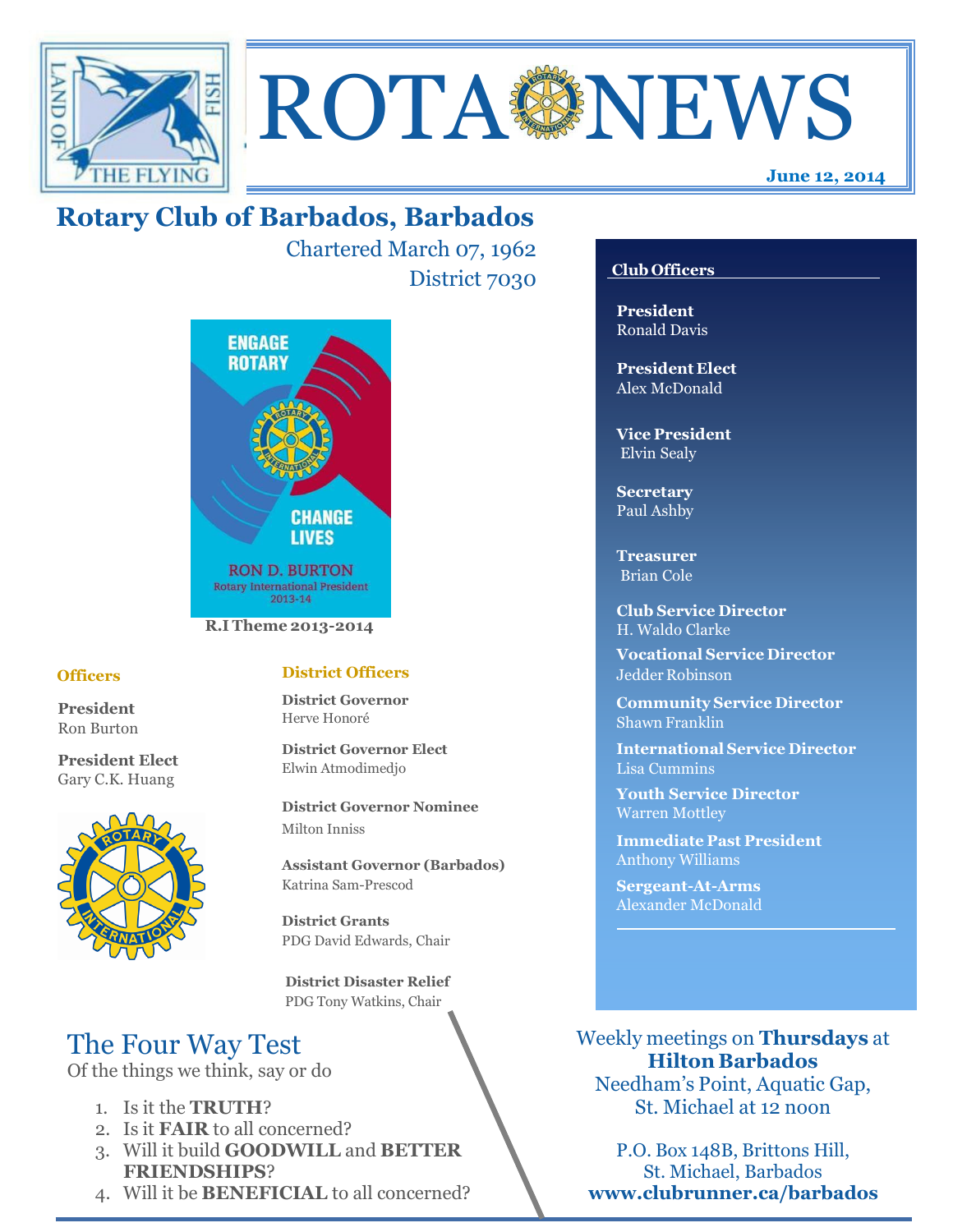#### **THE ROTARY CLUB OF BARBADOS WELCOMES ALL VISITING ROTARIANS AND GUESTS TO THIS WEEKLY MEETING**

### **IN MEMORIAM**

Alison Saunders -June 10

Last night our dear dad Rev. Philip Saunders passed away peacefully at the age of 91. He was a wonderful father to Angela Gaskin and me, while still tirelessly serving God and his fellow man. We give God thanks for his life.

*Reverend Philip with Past President Orville at our Lunch Meeting on April 10, 2014, his 91st Birthday.*



Rev. Philip was born in British Guyana and served as a Methodist Minister throughout the Caribbean. He joined the Rotary Club of Barbados on Dec 12 1990 in the Presidency of Orville Durant. He recently celebrated his 91<sup>st</sup> Birthday with us on Thursday, April 10 2014.

Rev Philip will be especially fondly remembered for his year as Sergeant at Arms when he was re-christened "Philip the More" as he extracted a high level of fines in his year-1995/96.

He was the long serving chairman of our Drug Awareness Programme from 1993-2007. Also he led the prayers on many of our club events including Installations – the Senior Citizen Party at Government House and Pride of Workmanship Awards Dinners, where he moved away from the Rotary Grace and would lead us as the Spirit moved Him to guide us.

He was married to Marjorie and they celebrated their 58<sup>th</sup> Wedding Anniversary on May 26<sup>th</sup>.

He was recently recognised by Rev Canon Paul, along with Sir Frank Blackman and Dr John Mayers as one of the "Elderly" who, on Thursdays, would generally be found sitting near the door. However, I was emphatically informed that it was not the **"Scooters Table."**

For his contribution to the community and Rotary he was recognised with a Paul Harris Fellowship Award in 2000 by President Stephen G. Brathwaite.

May he Rest In Peace!

*The Funeral Service of Rotarian Reverend Philip Saunders will take place on Friday June 13th from 10:00 a.m. at The James Street Methodist Church.* 

**Last Week was a Business Meeting where the Directors and Officers gave an update on the State of the Club.** 

#### **COMMUNITY SERVICE** – Shawn Franklin

The Children Homes Committee hosted a beach picnic for the children from the Child Care Board (CCB) Homes at Browne's Beach on Saturday, 31 May 2014. The aim of the event was to celebrate Child Month 2014 while providing the opportunity for Rotarians, CCB officers, staff and the children to meet for social interaction and fellowship at the beach. The event was a success.

# **Meeting Details**

**Thursday, June05, 2014 Sergeant-At-Arms: PE Alex** 

- **Attendance 60%**
- **Raffle \$117.00**
- **Fines \$194.00**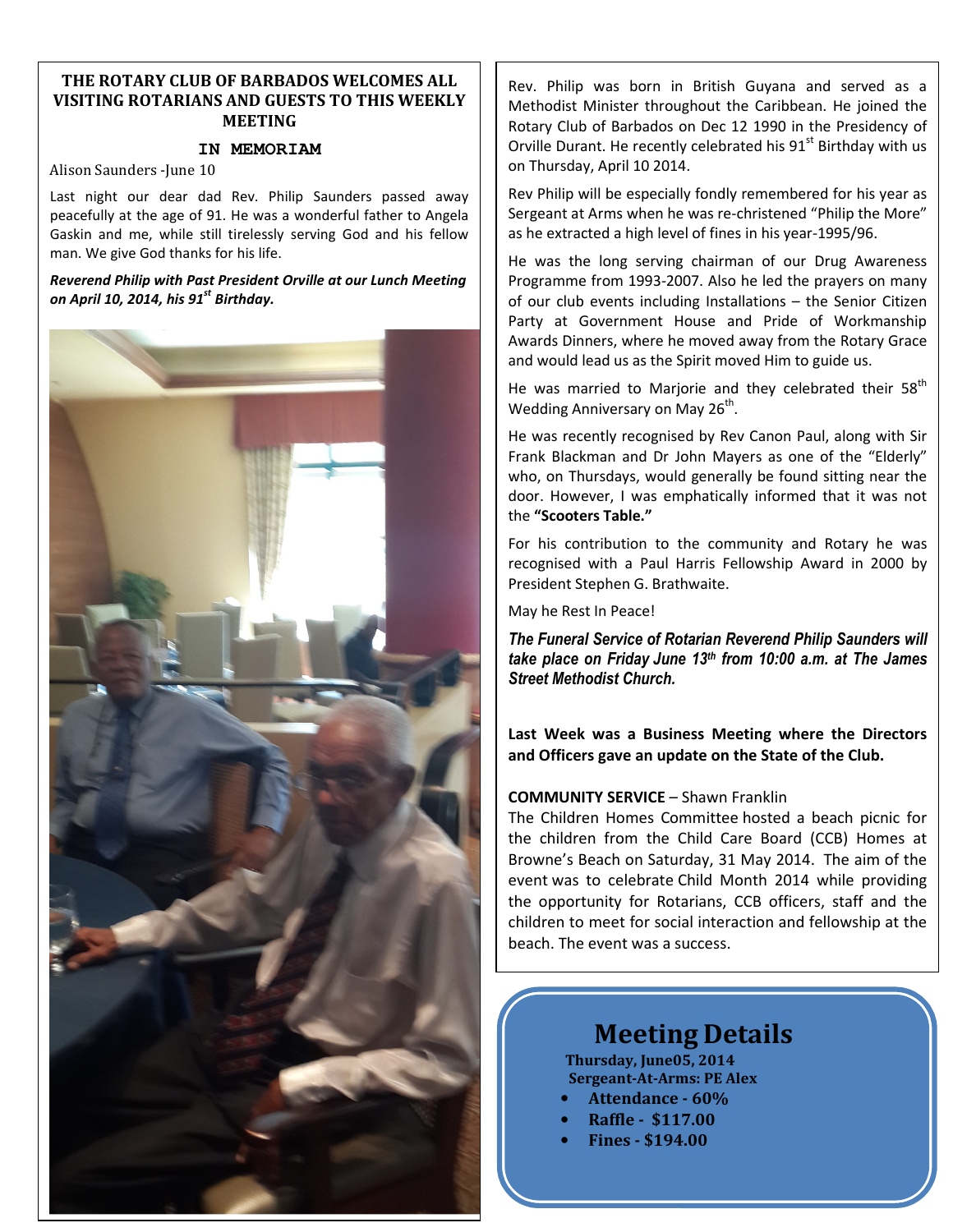#### **COMMUNITY SERVICE** CON'T– Shawn Franklin

event where they enjoyed activities which included beach Approximately 150 children and CCB staff attended the football, tug-o-war and boat rides complements of Barbados Blue Dive Shop.

This month the Children's Home Committee has also launched its "Transitions" program. The aim of this program is to work closely with the recent alumni of the Children's Homes and those approaching that age to assist in a smoother transition into the potentially traumatic world of Adulthood. The committee will be calling on various members of the club from time to time for assistance in training, job placement or mentorship.

# **VOCATIONAL SERVICE** – Jedder Robinson

#### PARISH SIGNS PROJECT

The sample sign that was prepared by one of the workers at the Ministry of Transport and Works was returned to one of the technicians to effect the changes that were suggested by the members of the Club.

The material that is required to make the signs is available locally but is very expensive. Negotiations are ongoing with the technician to source the material from overseas at a very reasonable cost.

#### ROTARY DISPLAY

During the month of May 2014 the Club was unable to effect the Exhibition at Carlton Supermarket. However the two signs with Rotary's projects were displayed.

#### **CLUB SERVICE** – H. Waldo Clarke

Attendance – low 60%, Fines are an average of \$200.00.

Rotarian Annie gave her Classification talk on May 15 and PDG David reminded members of the need to contribute to the Rotary Foundation. This could be achieved through the EREY. He offered to assist members in setting up their Profiles.

It was reported that the President's Party on May 10 was an enjoyable event.

On May 22, 2014 Mr. Stephen O'Malley Resident Coordinator of The United Nations Development Program (UNDP) gave a briefing to club. On May 29, 2014 we received a presentation from Mr. Peter Boos on "Regaining Paradise". This was extensively covered in the media.

The ongoing improvement in the production and distribution of the Rota News was commended.

#### **HUANG SETS GOAL OF INCREASING MEMBERSHIP**

Members of Burton's Rotary Club of Norman, Oklahoma, United States, and RI President-elect Gary C.K. Huang's club of Taipei, Taiwan, took the stage to exchange club banners, a tradition that unofficially marks a changing of the guard.

Huang will become Rotary International president on 1 July. During his term in office, he has set a goal of growing Rotary's membership to 1.3 million. Huang told the audience that increasing and sustaining membership will help Rotary achieve its goals. He shared a story about a small Taiwanese club that had only six members. But after asking their wives to join, the club grew to 29 members in three years because the spouses asked their friends to become members as well.

"I want to remind everyone that sometimes getting a new member is as easy as asking," said Huang, whose wife, Corinna, became a member in July. "It made perfect sense. She was a great match for Rotary. Corinna enjoyed it so much that our three children joined Rotary as well. They have been around Rotary their whole lives. They did not need to be convinced. It was a natural step for them," said Huang.

Huang, whose presidential theme for 2014-15 is Light Up Rotary, also encouraged members to conduct Rotary Days throughout the year to help the community become more familiar with Rotary's work.

"It can be a day to educate your community about polio, it can be a service project, or a celebration. Just make sure to invite the public, your families, and friends," he said. "Show your community what you do, both locally and internationally. Make sure your community knows that Rotary is there, that Rotary is active, Rotary is fun, and it is doing good work."

Huang gave attendees three words to guide them this year: hand, head, and heart. "Use your hand to help, use your head to make sure you are helping in the right place, and use your heart to make it sincere. Without your heart, nothing else matters."

#### *Source: Ryan Hyland, Rotary International*

THE TEXT OF THE 2013-14 PRESIDENT-ELECT'S KEYNOTE SPEECH PRESENTED BY GARY C.K. HUANG AT THE ROTARY INTERNATIONAL CONVENTION SYDNEY, AUSTRALIA ON 4 JUNE 2014 CAN BE FOUND AT *https://www.rotary.org/myrotary/en/document/147146*